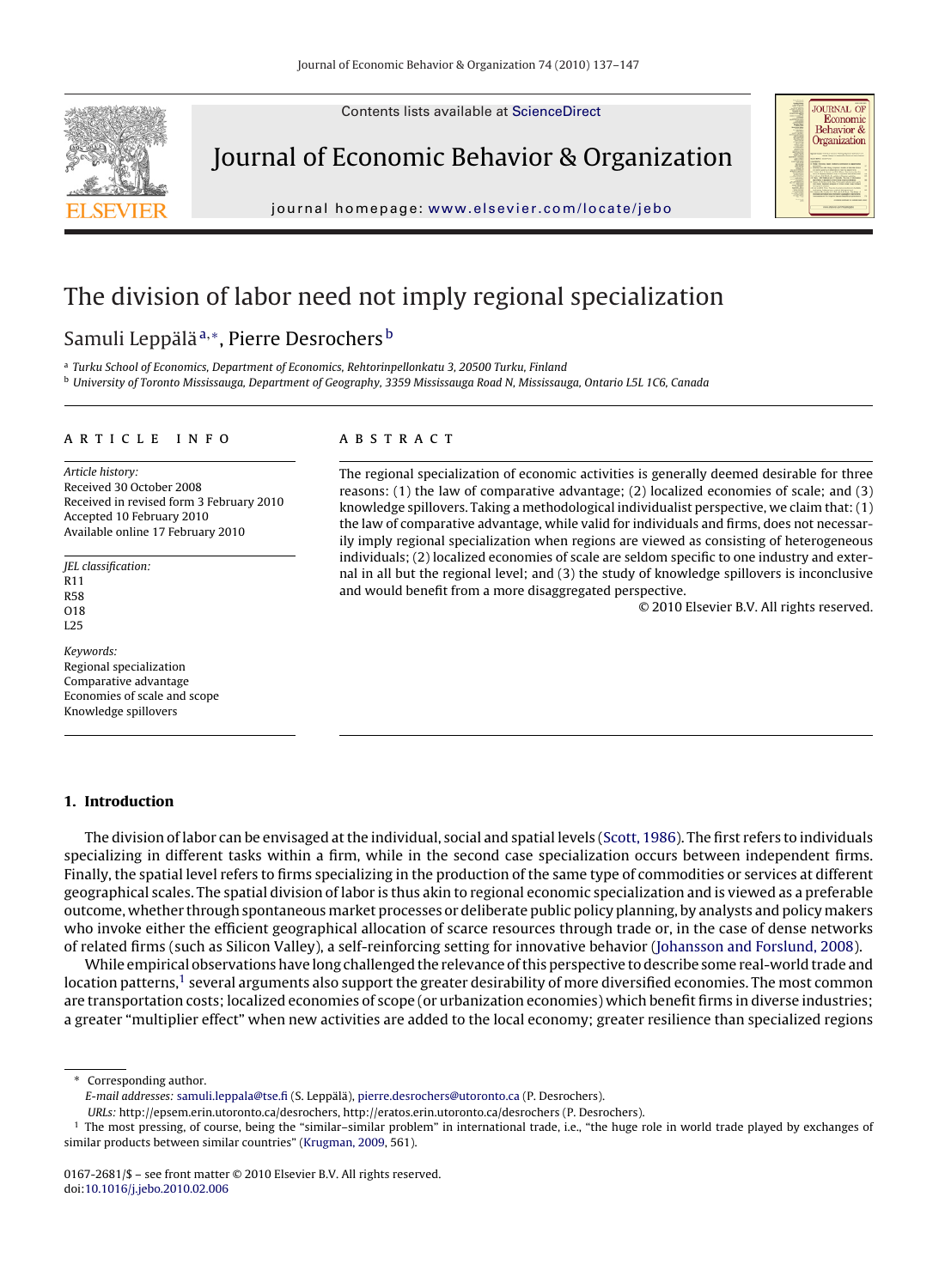whose fate rests on the demand for a particular good or service; and "Jacobs" spillovers, i.e., the diffusion and adaptation of technical how-know between different industrial sectors which is said to be facilitated by an economically diversified local economy [\(Polese, 2005\).](#page--1-0)

We attempt to shed new light on this debate by arguing that the traditional case on behalf of regional specialization is ultimately untenable because of a failure to apply a consistent methodological individualistic perspective to its three main supporting arguments: (1) the law of comparative advantage; (2) localized economies of scale; and (3) knowledge spillovers. Our contention is that while each of these arguments is correct at the individual level, they actually undermine to a large extent the case for regional specialization. Regions, after all, are not single, acting units but are made up of heterogeneous individuals pursuing their separate ends.

The paper is structured as follows. In Section 2, we review the basic tenets of methodological individualism and draw some relevant implications for the study of regional economies. Building on this perspective, we then argue that the division of labor should be thought of along the lines of individual skills and firm competencies, rather than final products or industrial classification systems. As such, it is inapplicable to purposeless units such as cities, regions or countries, and therefore need not imply the regional specialization of economic activities. It is demonstrated that regional specialization is efficient only when it is derivative of individual, not regional, comparative advantages. In Section [4, t](#page--1-0)he argument that the benefits of decreasing costs support the case for regional specialization is similarly found unconvincing in as much as such economies would need implausibly to be internal to a single industry at the regional level and external at the individual, interregional, international and interindustrial levels. We then turn our attention to knowledge creation mechanisms and suggest that the claims that a specialized setting is more (or less) likely to promote the development of new combinations than a more diversified one is problematic in as much as analyses at the regional level are unable to unveil processes that actually take place at the individual level. The last section is our conclusion.

#### **2. Methodological individualism in regional studies**

Methodological individualism is a well recognized, if controversial, principle of inquiry in the social sciences.<sup>2</sup> Although there are many versions, its central tenets are that all social phenomena are in principle only explicable in terms of individual interactions in which "any one individual acts (rationally) on the basis of his own aims and interests" and "takes into account the existence of other individuals with aims and interests" [\(Agassi, 1960, 2](#page--1-0)44). In other words, methodological individualism does not deny interaction between individuals ("methodological atomism") and its fundamental ontological or metaphysical principle is that all social phenomena result from individual beliefs, purposes and actions and should therefore be explained in terms of individuals and their interactions.

A methodological individualistic perspective can be applied to both firm-level and regional studies, for even though management scholars and regional scientists may study the impact of non-social factors on human activities, their foremost task is ultimately to understand social phenomena such as the spatial concentration of production or innovative activities.We suggest, however, that methodological individualism has more important implications for the study of regions than of firms. Of course, there are several notions of regions and possible ways of identifying or classifying them, such as their physical characteristics or cultural commonalities among their inhabitants. More relevant in the context of this paper, however, are factors such as political institutions ("administrative regions") and selective spatial interactions by economic agents, sometimes across political jurisdictions ("functional regions") ([Noronha and Goodchild, 1992\).](#page--1-0) As [Behrens and Thisse \(2007,](#page--1-0) [458\)](#page--1-0) further observe, regional analysts typically "use interchangeably different, yet equally unclear, words such as locations, regions or places without being aware that they often correspond to different spatial units." Be that as it may, the key issue in our discussion revolves around whether or not regional policy makers should design and try to implement economic specialization policies within their areas of jurisdiction, whatever its geographical size.

While a firm is not an individual unless it is completely operated by one entrepreneur, it is nonetheless a goal-oriented organization with well-defined boundaries that, despite its typically multi-product nature, is built around one or a few core competencies.3 Outside the context of a centrally planned system, however, geographical units do not share these fundamental characteristics.4 Thus, a consistent application of methodological individualism implies that only individuals and not "learning regions," "regional networks," or "regional systems of innovation" have skills, capabilities and tastes. Besides, unlike firms, geographical units whose boundaries are arbitrarily defined do not enter and exit markets, nor do they produce or trade goods and services, an argument which similarly applies to countries and therefore to theories of international trade. In short, regions do not act like individuals or even organizations ([Boschma, 2004; Frenken](#page--1-0) [and Boschma, 2007\).](#page--1-0) Yet this fundamental difference becomes problematic when, for example, the competing agent is often not clearly defined in the interregional competition literature [\(Lagendijk and Oinas, 2005\).](#page--1-0) Our contention is that

 $<sup>2</sup>$  While ontological individualism is less disputed, the question of whether methodological individualism necessarily ensues is more controversial. More</sup> recent debates on the issue revolve mostly around the analysis of individual interactions. Sometimes methodological individualism is mistakenly associated with ethical or political individualism, but the term was originally coined by the economist Joseph Schumpeter to distinguish it from political individualism ([Elster, 1982; Hodgson, 2007; Udehn, 2001\).](#page--1-0)

[Udehn \(2001, 265–272\)](#page--1-0) is a more detailed discussion of methodological individualism in the theory of firm.

<sup>4</sup> [Krugman \(1994\)](#page--1-0) essentially conveys this point in his critique of the frequent practice of treating competition between nations and firms in a similar fashion.